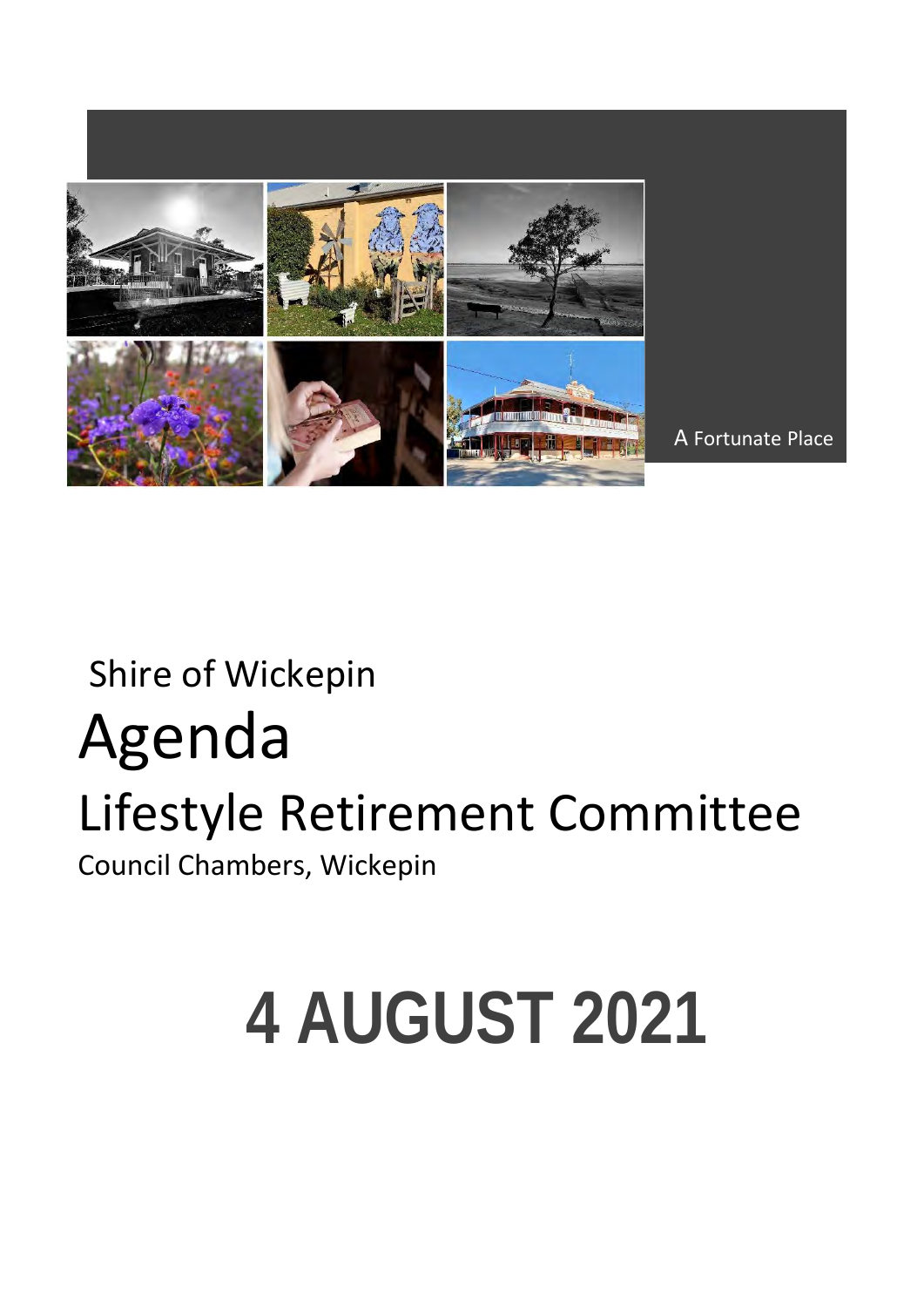

# **Notice of a Lifestyle Retirement Committee Meeting**

Please note that the next Lifestyle Retirement Committee Meeting of the Shire of Wickepin will be held on Wednesday 4 August 2021 at Council Chambers, Wickepin, commencing at 9.30am.

Certification: I have perused this agenda and am aware of all recommendations made to council and support each as presented.

 $\cup$ 

Mark Hook Chief Executive Officer

30 July 2021

#### **Disclaimer**

No responsibility whatsoever is implied or accepted by the Shire of Wickepin for any act, omission or statement or intimation occurring during council/committee meetings or during formal/informal conversations with staff. The Shire of Wickepin disclaims any liability for any loss whatsoever and howsoever caused arising out of reliance by any person or legal entity on any such act, omission or statement or intimation occurring during council/committee meetings or discussions. Any person or legal entity that acts or fails to act in reliance upon any statement does so at that person's or legal entity's own risk.

In particular and without derogating in any way from the broad disclaimer above, in discussion regarding any planning application or application for a licence, any statement or limitation of approval made by a member or officer of the Shire of Wickepin during the course of any meeting is not intended to be and is not to be taken as notice of approval from the Shire of Wickepin. The Shire of Wickepin warns that anyone who has an application lodged with the Shire of Wickepin must obtain and only should rely on **written confirmation** of the outcome of the application, and any conditions attaching to the decision made by the Shire of Wickepin in respect of the application.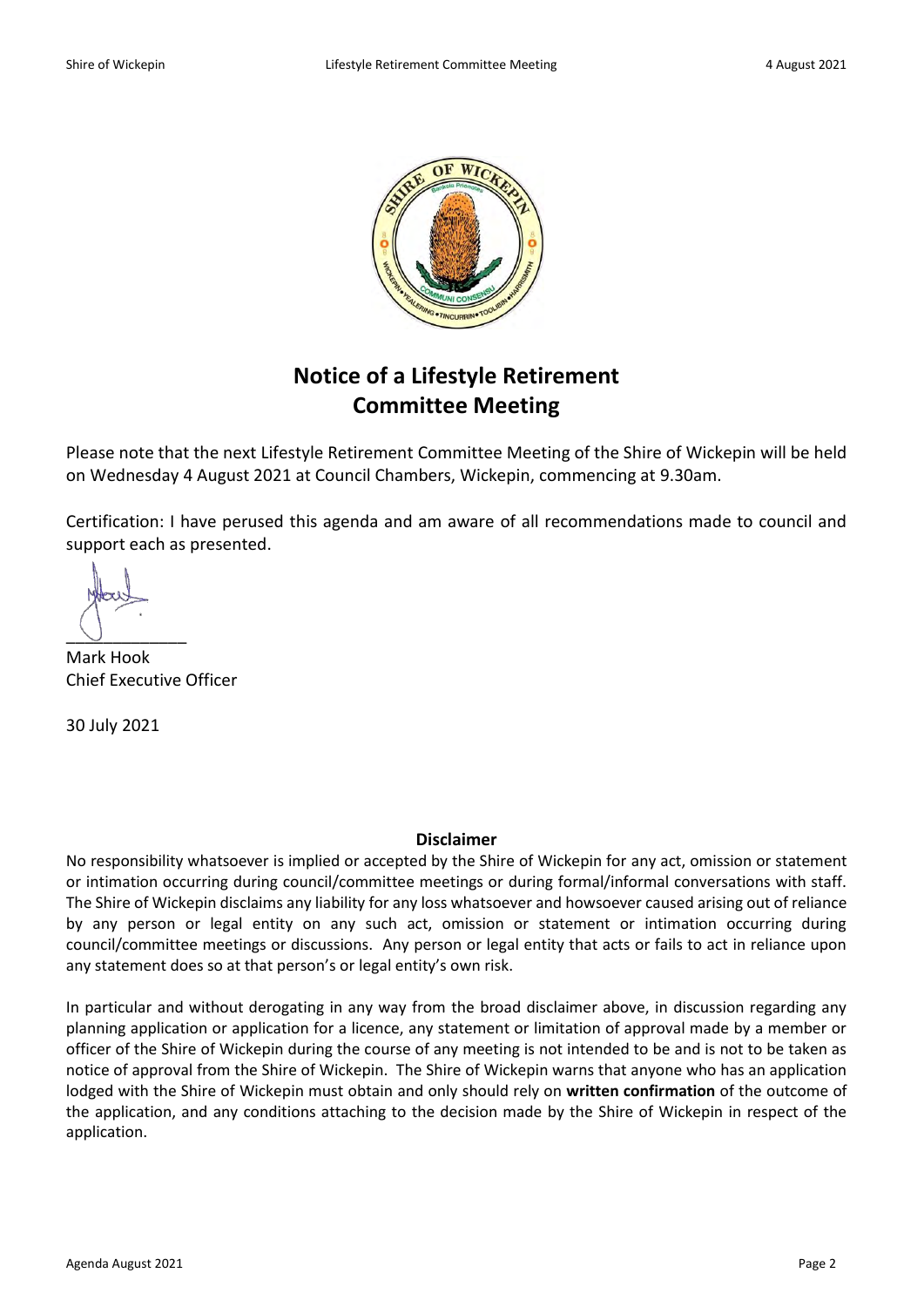

**Terms of Reference**

## **1. Name**

Lifestyle Retirement Committee

## **2. Members**

Syd Martin Cr Fran Allan Cr Allan Lansdell Murray Lang Coleen Thompson Colin Hemley Audrey Bird Kevin Coxon Leanne Smith Steve Rose Rex Bergin

#### **3. Objectives**

This Committee deals with issues relating to lifestyle retirement in the Shire of Wickepin and makes recommendations to the Ordinary Council meeting.

The Lifestyle Retirement Committee has no delegated authority.

The main functions of the Committee are to:

- 1. Receive reports from the Chief Executive Officer and appropriately delegated officers.
- 2. Consider the material in the reports from the Chief Executive Officer and appropriately delegated officers.
- 3. Formulate recommendations to the Ordinary Council Meeting.
- 4. To represent to the Council the views of the community regarding Aged Persons Housing.
- 5. To represent the Councils position in regards Aged Housing to regulatory bodies and interest groups/committees.
- 6. To assist the Wickepin Council in developing an Aged Housing Strategy.

# **4. Scope/Jurisdiction**

The Committee is appointed and empowered in accordance with the provisions of the Local Government Act 1995.

Resolutions/recommendations of the committee must first be considered and endorsed by Council prior to any action by a Committee Member or Chief Executive Officer.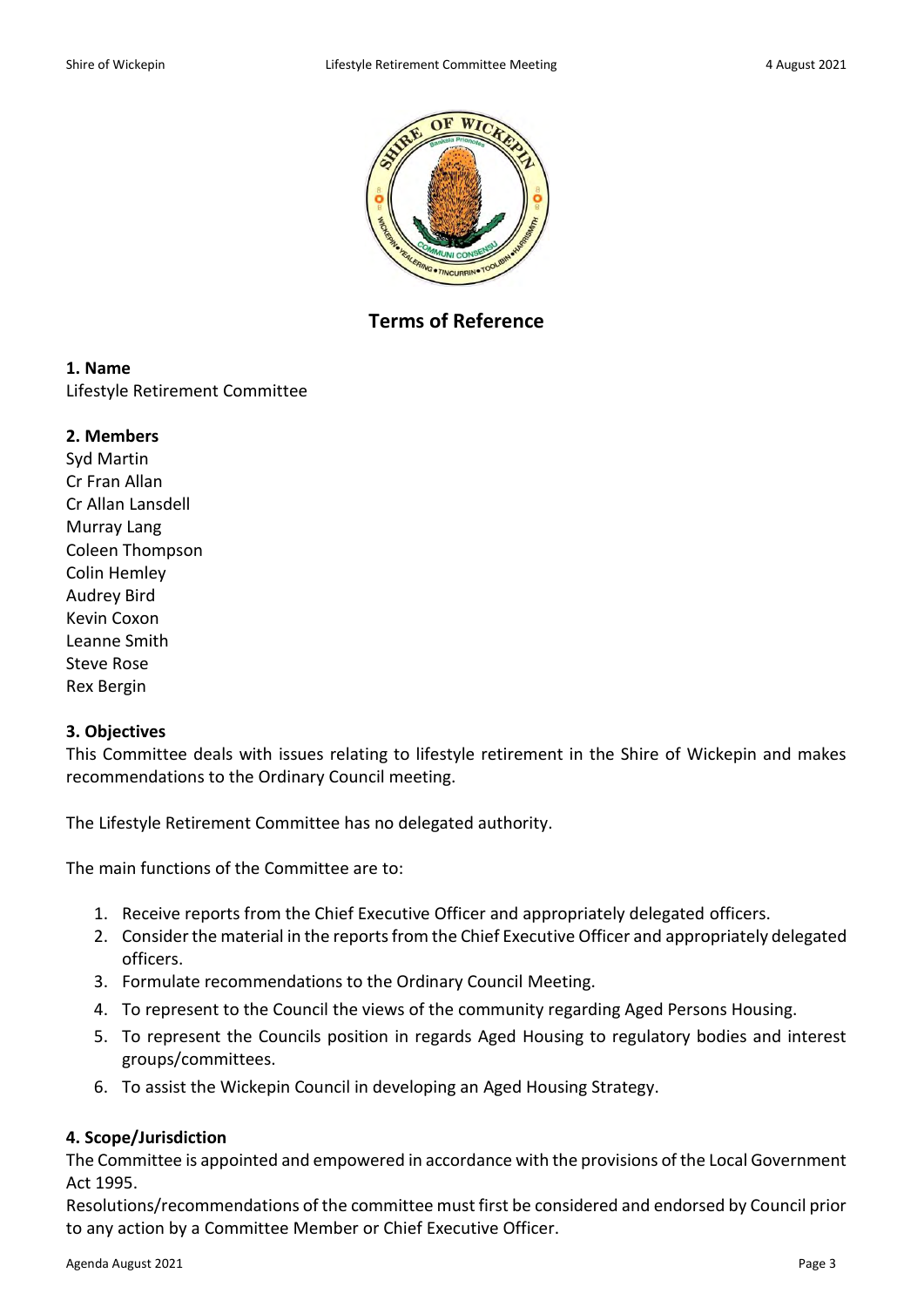# **5. Appointment of Committee Members**

Council calls for written nominations for members of the Lifestyle Retirement Committee in October, to run in accordance with Council elections. Committee members are appointed by Council at the November Ordinary Council meeting.

# **6. Appointment of Committee Chair**

A chairperson is appointed every second year at the first Lifestyle Retirement Committee Meeting after the Local Government elections by the committee members.

## **7. Meeting Frequency**

The Lifestyle Retirement Committee meets four times a year on the second Wednesday of that month at 9:30am.

Meeting dates for 2021 are as follows:

| Day | <b>Date</b>                | <b>Time</b> |
|-----|----------------------------|-------------|
|     | Wednesday February 3, 2021 | 9.30am      |
|     | Wednesday May 5, 2021      | 9.30am      |
|     | Wednesday August 4, 2021   | 9.30am      |
|     | Wednesday October 6, 2021  | 9.30am      |

**8. Related Policies/Bylaws:** Nil.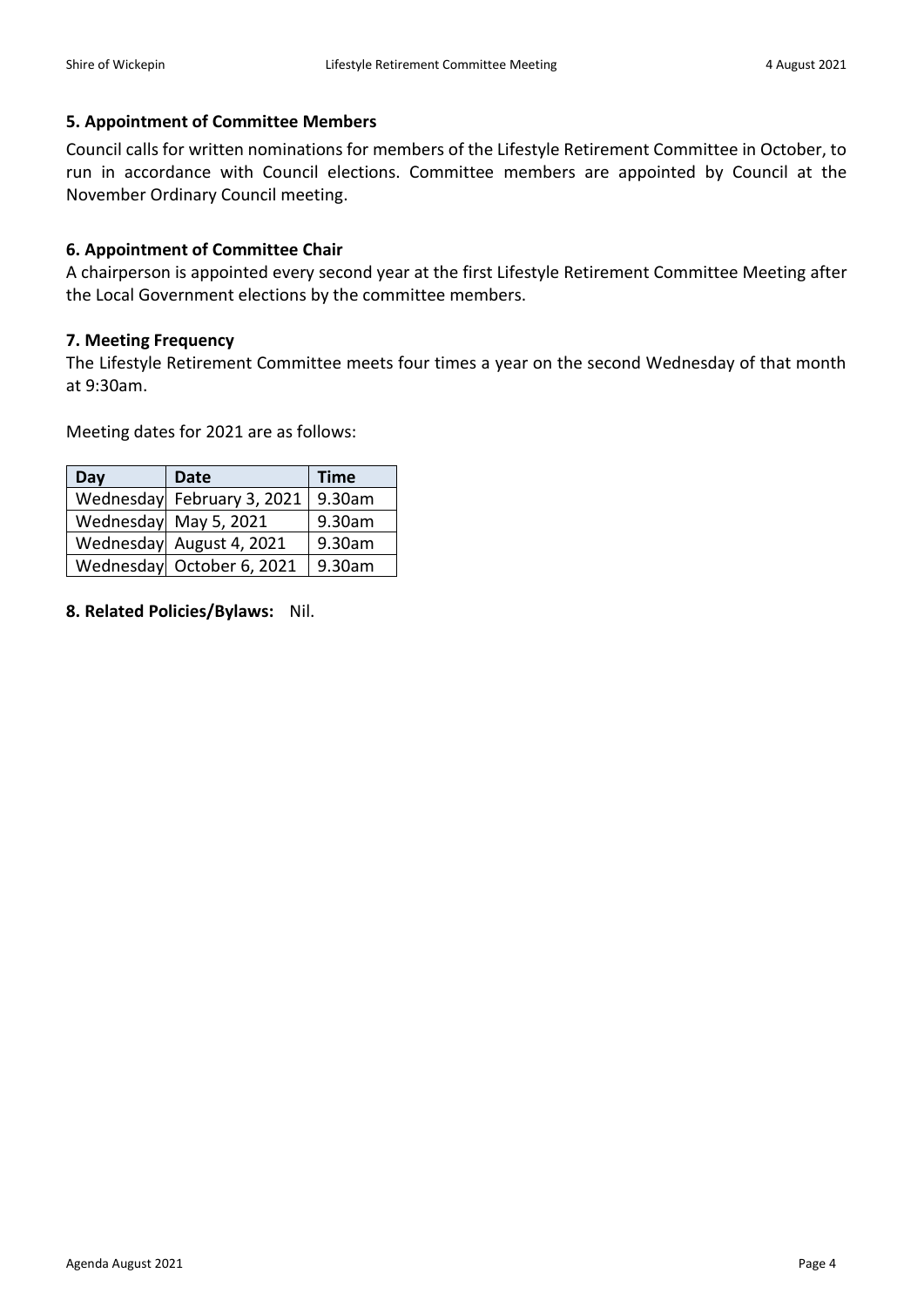# **SHIRE OF WICKEPIN QUESTIONS FROM THE PUBLIC**

 **Any member of the public wishing to participate in Public Question Time during Council or Committee meetings is welcome to do so; however, Council requires your name, address and written questions to be provided to the meeting secretary.**

| <b>NAME:</b>                                       |
|----------------------------------------------------|
|                                                    |
| <b>SIGNATURE:</b>                                  |
|                                                    |
| <b>ADDRESS:</b>                                    |
|                                                    |
| <b>TELPHONE:</b>                                   |
|                                                    |
| <b>MEETING/DATE:</b>                               |
|                                                    |
| NAME OF ORGANISATION REPRESENTING (if applicable): |
|                                                    |

| <b>QUESTION:</b> |
|------------------|
|                  |
|                  |
|                  |
|                  |
|                  |
|                  |
|                  |
|                  |
|                  |
|                  |
|                  |
|                  |
|                  |
|                  |
|                  |
|                  |
|                  |
|                  |
|                  |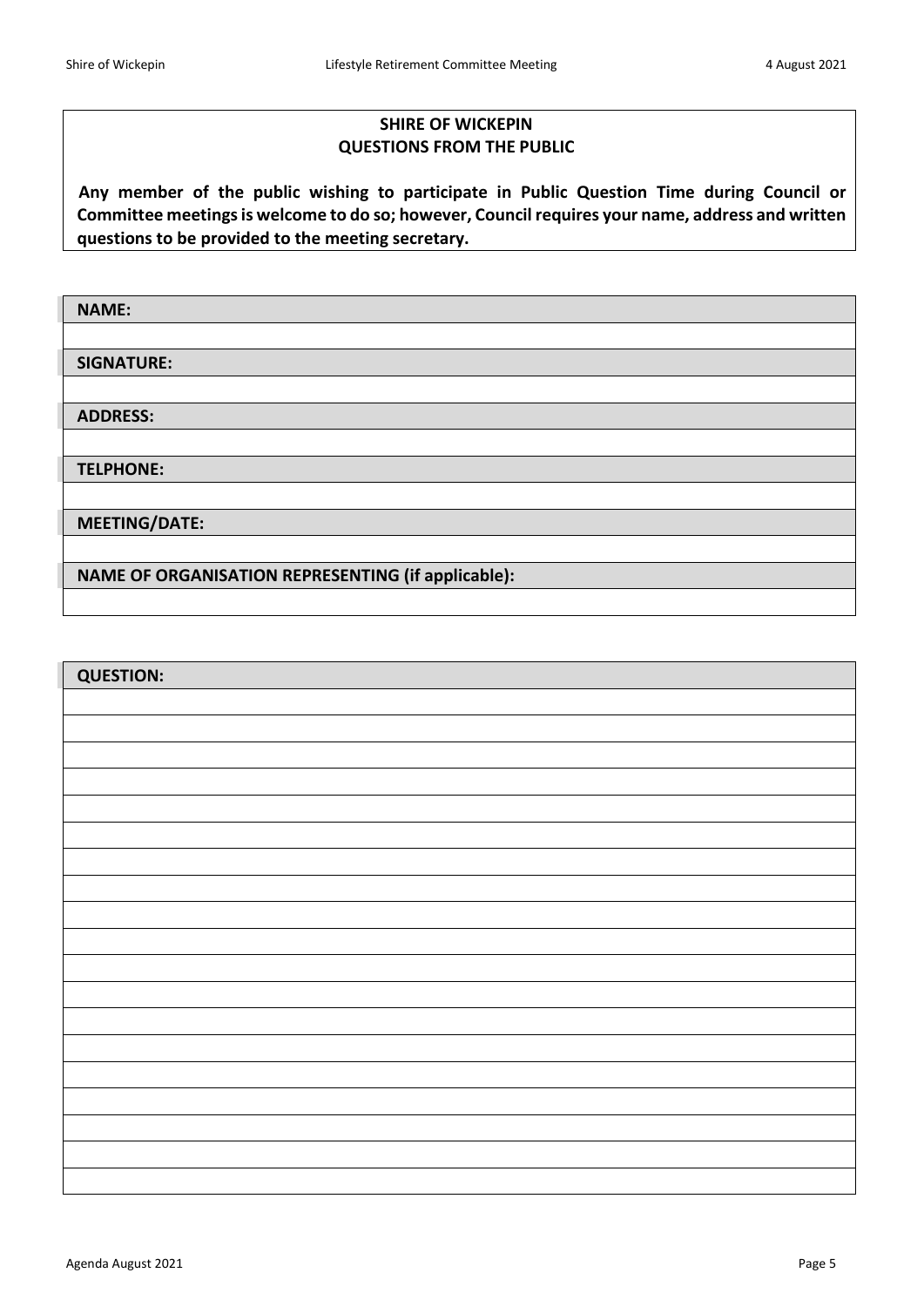# **SHIRE OF WICKEPIN QUESTIONS FROM THE PUBLIC**

The Shire of Wickepin welcomes community participation during public question time. The following is a summary of procedure and a guide to completion of the required form.

- a. The person asking the question is to give their name and address prior to asking the question.
- b. Questions are to be directed through the chair, with the Presiding Member having the discretion of accepting or rejecting a question and the right to nominate a Councillor or Officer to answer.
- c. In order to provide an opportunity for the greatest portion of the gallery to take advantage of question time, questions are to be as succinct as possible. Any preamble to questions should therefore be minimal and no debating of the issue between the Gallery, Councillors or Officers is permissible.
- d. Where the Presiding Member rules that a member of the public is making a statement during public question time, then no answer is required to be given or recorded in response.
- e. Questions which are considered inappropriate; offensive or otherwise not in good faith; duplicates or variations of earlier questions; relating to the personal affairs or actions of Council members or employees; will be refused by the Presiding Member as 'out of order' and will not be recorded in the minutes.
- f. Where a member of the public submitting a question is not physically present at the meeting, those questions will be treated as an item of correspondence and will be answered in the normal course of business (and not be recorded in the minutes).
- g. Questions from members of the public that do not comply with the Rules of Question Time or do not abide by a ruling from the Presiding Member, or where the member of the public behaves in a manner in which they are disrespectful of the Presiding Member or Council, or refuse to abide by any reasonable direction from the Presiding Member, will be ruled 'out of order' and the question will not be recorded in the minutes.
- h. Answers to questions provided in good faith, however, unless reasonable prior written notice of the question is given, answers should not be relied upon as being totally comprehensive.
- i. Where a question (compliant to these rules) is raised and is unable to be answered at the meeting, the question shall be 'taken on notice' with an answer being given at the next appropriate Council Meeting.
- j. Public Question Time is set for a maximum period of 15 minutes, and will terminate earlier should no questions be forthcoming.
- k. To enable all members of the public a fair and equitable opportunity to participate in Public Question Time, each person shall be provided a maximum two minutes time limit in the first instance, in which to ask a maximum of two questions (whether these are submitted 'in writing' or 'from the floor'). A question may include a request for the tabling of documents where these are relevant to an issue before Council.
- l. Questions to be asked at the meeting will be registered, and the priority for asking questions shall be firstly 'questions on which written notice has been given prior to the meeting' (that is, prior to 12 noon on the day immediately preceding the meeting) and secondly, 'questions from the floor'.
- m. Should there be time remaining on the initial period for Public Question Time (i.e. 15 minutes) after all members of the public have posed their initial allotment of two questions, the Presiding Member will then allow members of the public to sequentially (in accordance with the register) ask a further two questions (with a two minute time limit) until the initial period for Public Question Time has expired.
- n. Any extension to the initial period for Public Question Time is to be limited to a period that will allow sufficient time for any remaining members of the public to ask their initial allotment of two questions.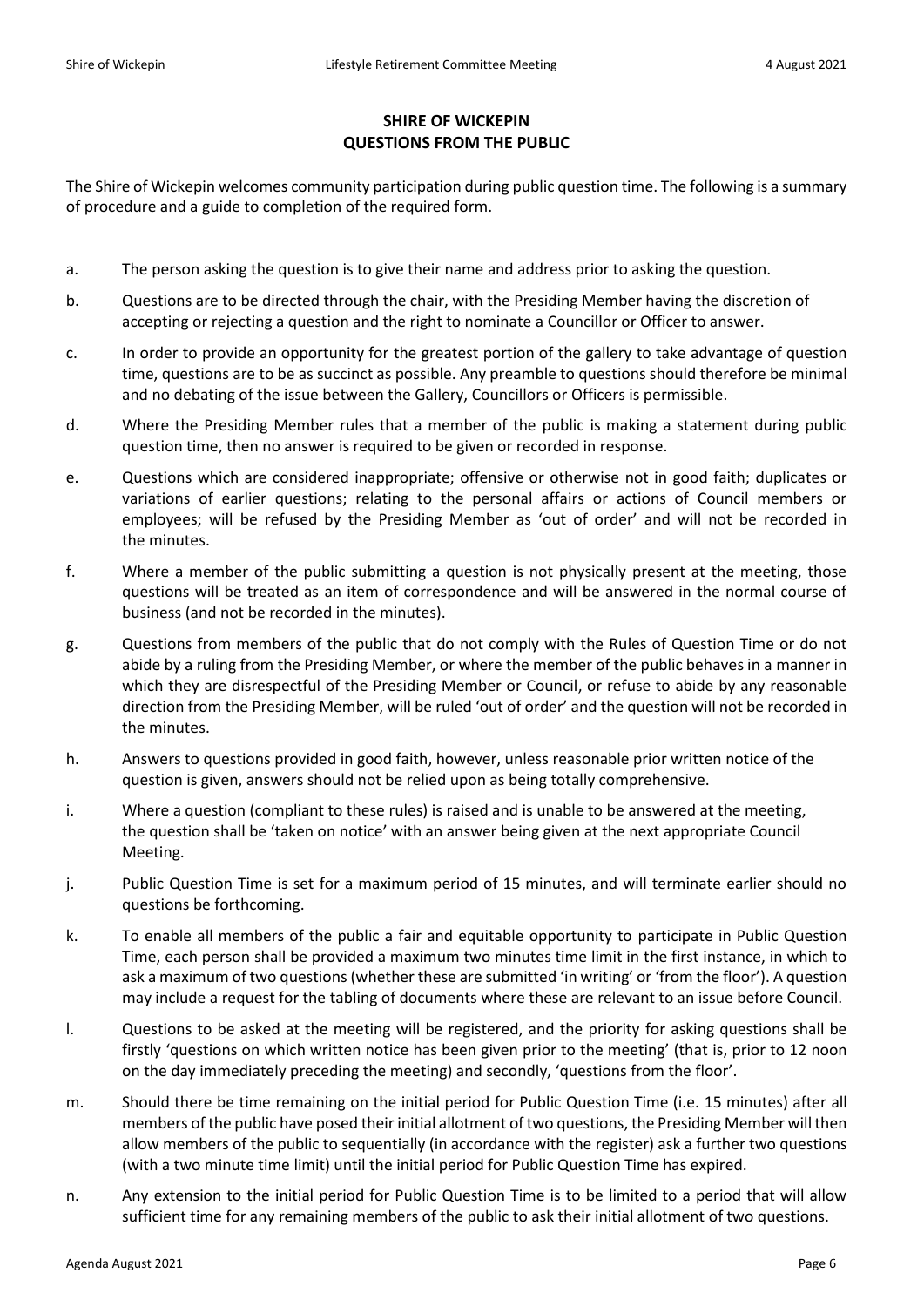# **Table of Contents**

| 1. | ATTENDANCE, APOLOGIES AND LEAVE OF ABSENCE (PREVIOUSLY APPROVED) 8 |
|----|--------------------------------------------------------------------|
| 2. |                                                                    |
| 3. |                                                                    |
| 4. |                                                                    |
| 5. |                                                                    |
| 6. |                                                                    |
| 7. |                                                                    |
| 8. |                                                                    |
|    |                                                                    |
|    |                                                                    |
|    |                                                                    |
|    |                                                                    |
|    |                                                                    |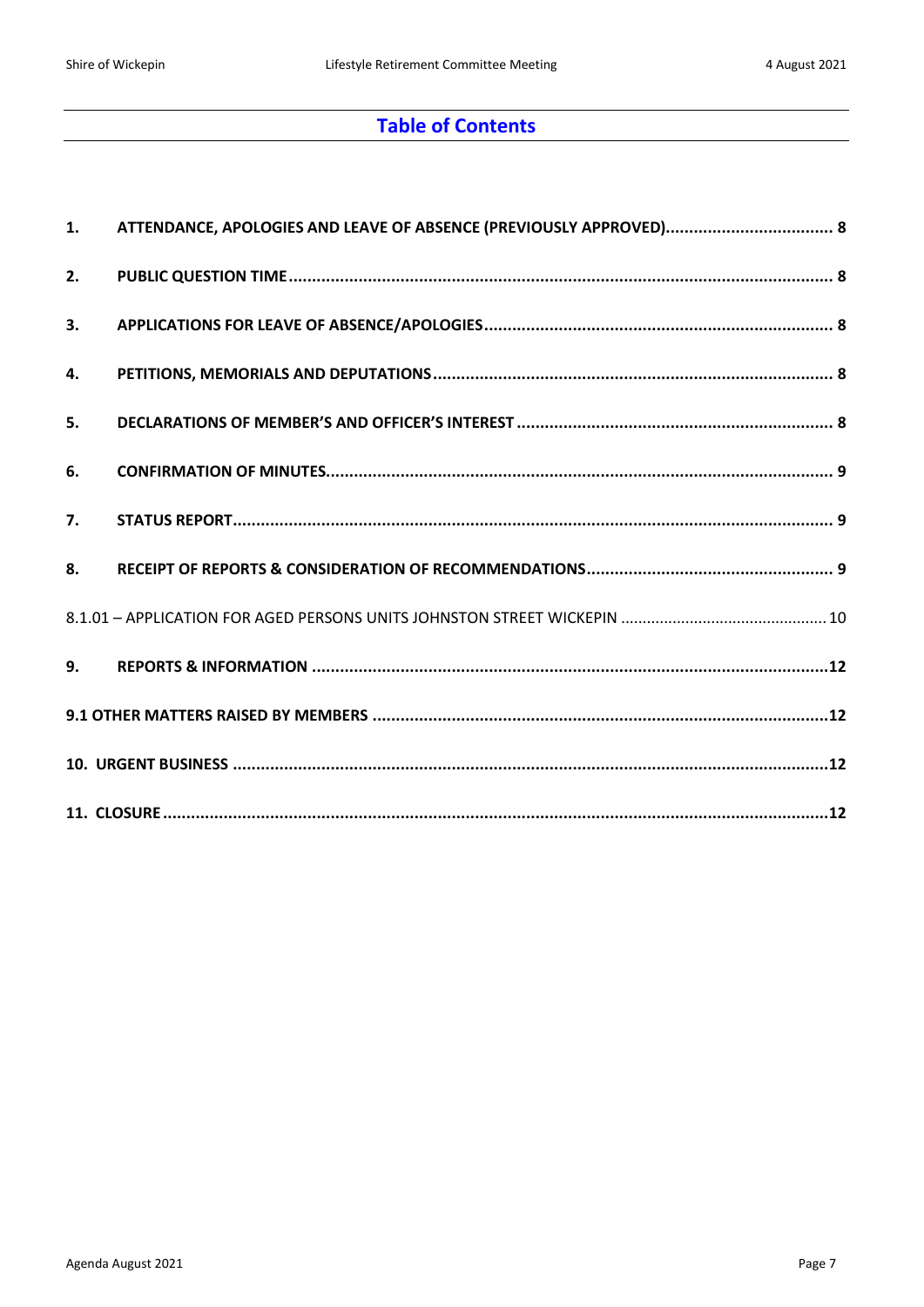# **Agenda of Lifestyle Retirement Committee Meeting held in Council Chambers, Wickepin Wednesday 4 August 2021 at 9.30am**

The Chairperson declared the meeting open at am.

# <span id="page-7-0"></span>**1. Attendance, Apologies and Leave of Absence (Previously Approved)**

| Syd Martin         | Chairperson             |
|--------------------|-------------------------|
| Cr Allan Lansdell  | Member                  |
| Cr Fran Allan      | Member                  |
| Murray Lang        | Member                  |
| <b>Audrey Bird</b> | Member                  |
| Steve Rose         | Member                  |
| Colin Hemley       | Member                  |
| Leanne Smith       | Member                  |
| Coleen Thompson    | Member                  |
| Kevin Coxon        | Member                  |
| Rex Bergin         | Member                  |
|                    |                         |
| Mark Hook          | Chief Executive Officer |

| -iviark Hook | Chief Executive Officer          |
|--------------|----------------------------------|
| Lara Marchei | <b>Executive Support Officer</b> |

**Apologies**

**Leave of Absence (Previously Approved)**

- <span id="page-7-1"></span>**2. Public Question Time**
- <span id="page-7-2"></span>**3. Applications for Leave of Absence/Apologies**
- <span id="page-7-3"></span>**4. Petitions, Memorials and Deputations**
- <span id="page-7-4"></span>**5. Declarations of Member's and Officer's Interest**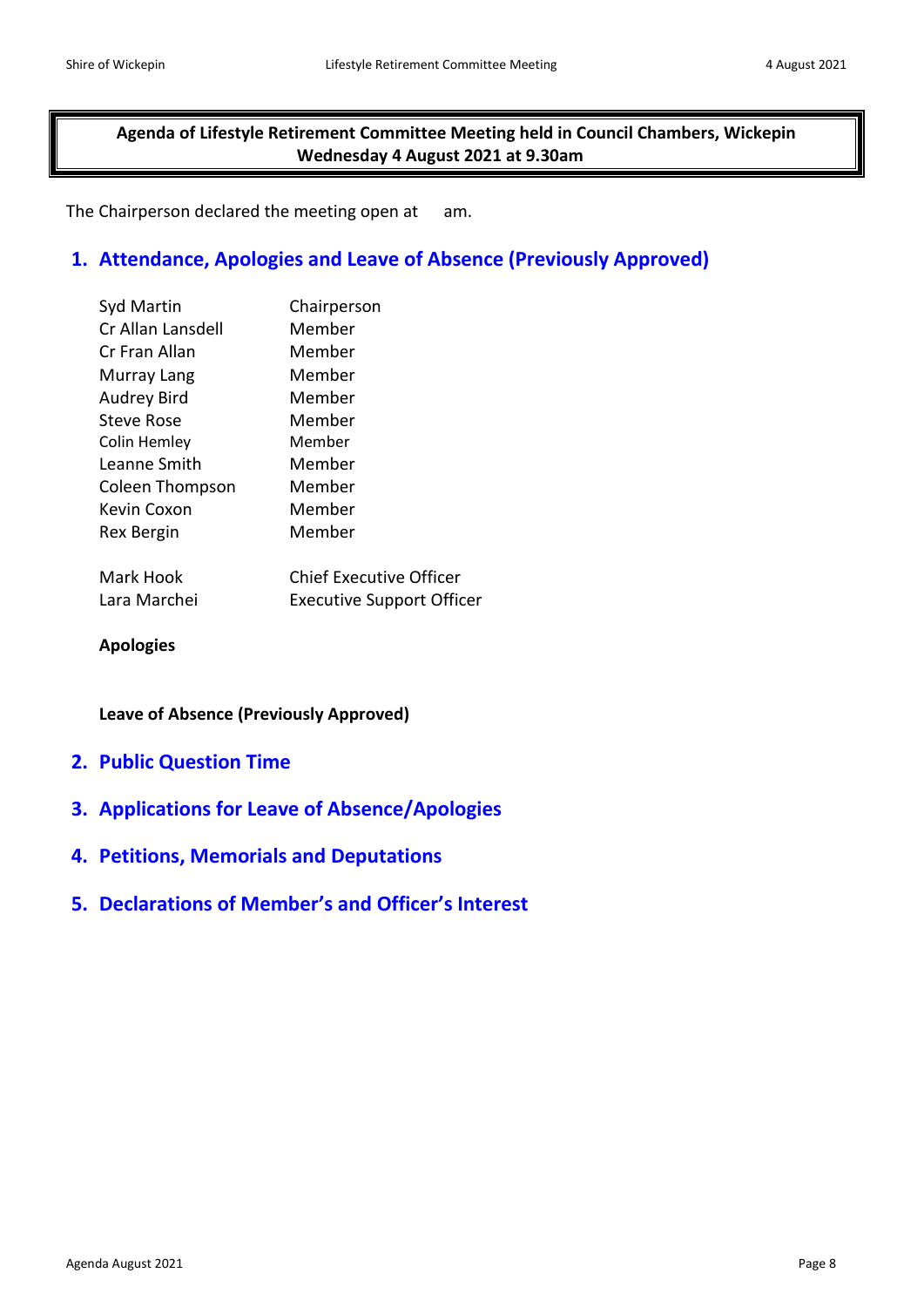# <span id="page-8-0"></span>**6. Confirmation of Minutes**

Lifestyle Retirement Committee Meeting – 5 May 2021.

# **Moved / Seconded**

That the minutes of the Lifestyle Retirement Committee meeting held on 5 May 2021 be confirmed as a true and correct record.

#### **Carried**

# <span id="page-8-1"></span>**7. Status Report**

Where a resolution is formal, procedural or lost it has not been recorded (e.g. confirmation of minutes, meeting behind closed doors, lapsed, etc).

| Subject/Action                     | Date       | <b>Officer</b> | <b>Progress</b>   | <b>Status</b> | Comment      |
|------------------------------------|------------|----------------|-------------------|---------------|--------------|
| The pile of timber that is sitting | 05/05/2021 | <b>CEO</b>     | <b>CEO</b><br>has | $\circ$       | In progress. |
| at the construction site to be     |            |                | requested         |               |              |
| removed.                           |            |                | builders<br>to    |               |              |
|                                    |            |                | remove timber     |               |              |
|                                    |            |                | the<br>from       |               |              |
|                                    |            |                | construction      |               |              |
|                                    |            |                | site.             |               |              |

 $Q =$  in progress  $\checkmark$  = completed  $\checkmark$  = superseded

# <span id="page-8-2"></span>**8. Receipt of Reports & Consideration of Recommendations**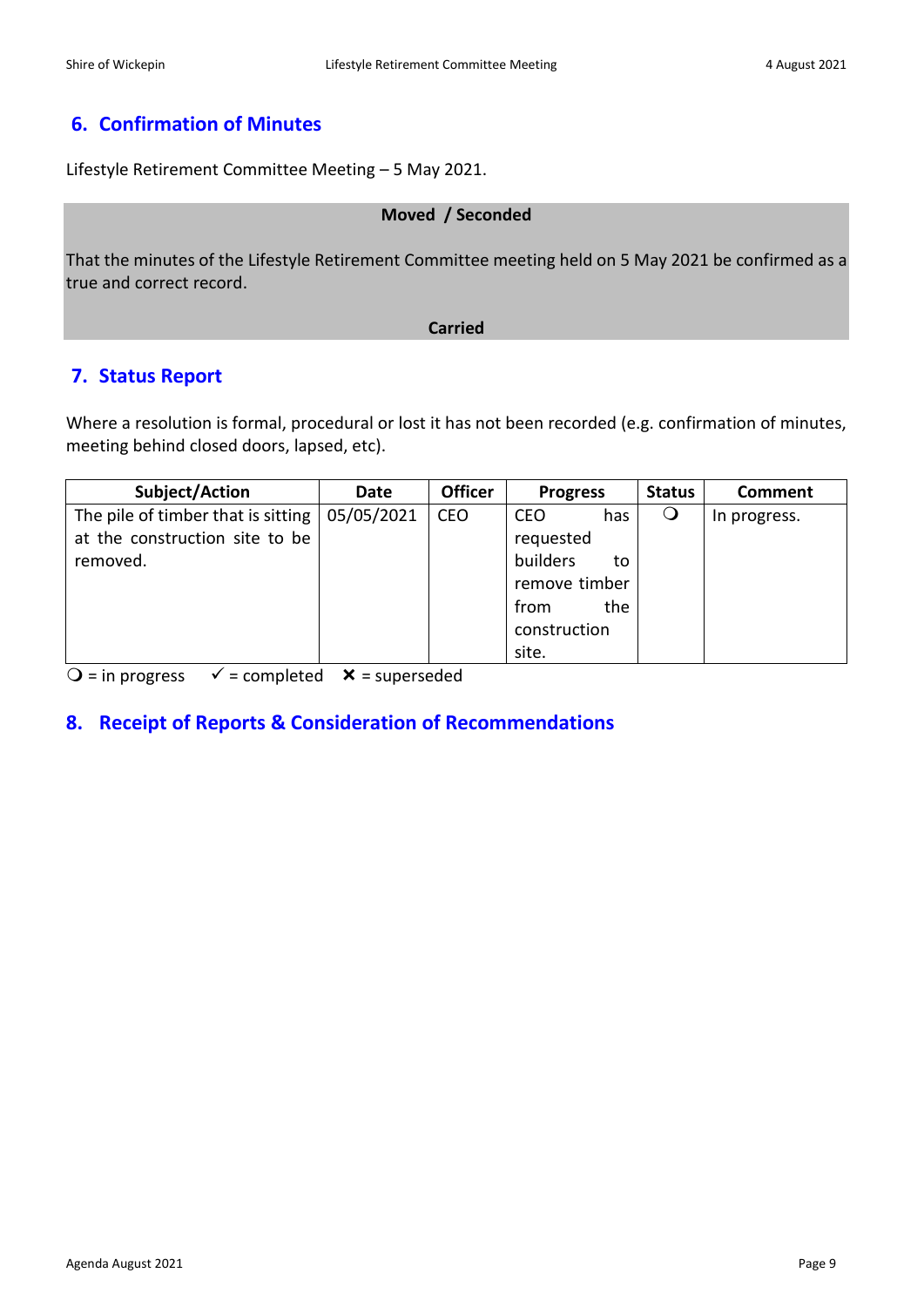# <span id="page-9-0"></span>**8.1.01 – Application for Aged Persons Units Johnston Street Wickepin**

| <b>Submission To:</b>              | <b>Lifestyle Committee</b>                |
|------------------------------------|-------------------------------------------|
| <b>Location/Address:</b>           | <b>27 Johnston Street</b>                 |
| <b>Name of Applicant:</b>          | <b>Mark Hook, Chief Executive Officer</b> |
| <b>File Reference:</b>             | <b>CP.USG.527</b>                         |
| Author:                            | <b>Mark Hook, Chief Executive Officer</b> |
| <b>Disclosure of any Interest:</b> | <b>Mr Sidney Martin</b>                   |
| Date of Report:                    | 29 July 2021                              |

#### **Enclosure/Attachments:**

- 1. Application Mr Sidney Martin
- 2. Application Mr Frederick Ellis

#### **Summary:**

The Lifestyle Retirement Committee is being requested to accept the applications for rental from Mr Sidney Martin and Mr Frederick Ellis for the Aged Persons Units at 27 Johnston Street, Wickepin providing they meet the criteria and satisfy the means testing.

If the applicants fail to meet the criteria and satisfy the means testing the committee may choose not to accept the received applications.

#### **Background:**

Council placed the following advert in the Watershed News and on the Shire of Wickepin Facebook page.



## **Comments:**

After the advert was placed in the Watershed News and on the Shire of Wickepin Facebook page council received 2 applications.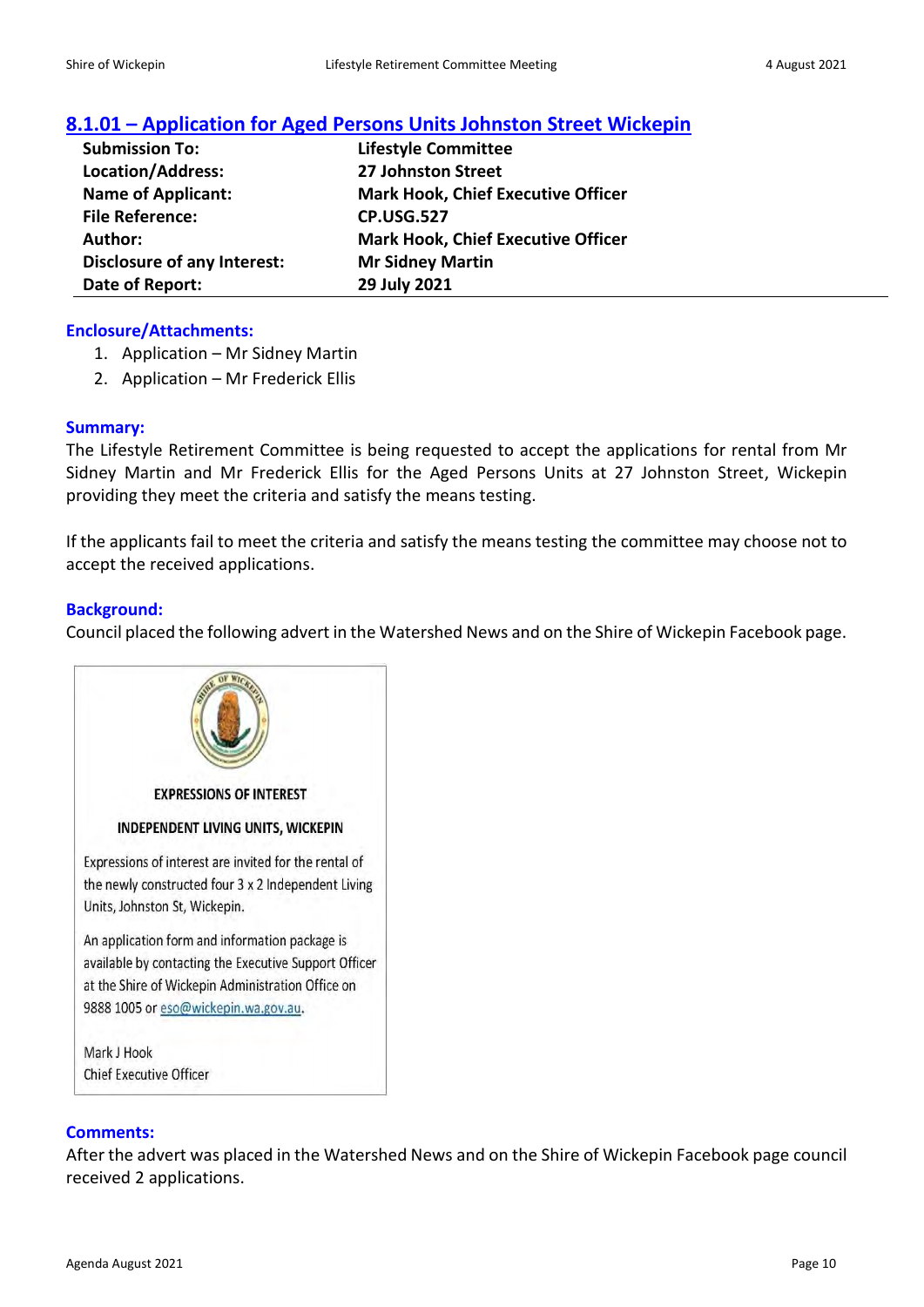| <b>Statutory Environment:</b>  | Nil |
|--------------------------------|-----|
| <b>Policy Implications:</b>    | Nil |
| <b>Financial Implications:</b> | Nil |

#### **Strategic Implications:**

Fits within Goal 9 - Our communities are engaged, have healthy lifestyle and are safe.

| GOAL 9: Our communities are engaged, have a healthy lifestyle and are safe                                                                                                                                                                                                                                                                                                                                                                                                                                                                      |                                                                                                                                                                                                                                                                                    |                                                                                                                                                                                                                                                                                                                                                                              |                                                                                                                                                                                           |  |  |
|-------------------------------------------------------------------------------------------------------------------------------------------------------------------------------------------------------------------------------------------------------------------------------------------------------------------------------------------------------------------------------------------------------------------------------------------------------------------------------------------------------------------------------------------------|------------------------------------------------------------------------------------------------------------------------------------------------------------------------------------------------------------------------------------------------------------------------------------|------------------------------------------------------------------------------------------------------------------------------------------------------------------------------------------------------------------------------------------------------------------------------------------------------------------------------------------------------------------------------|-------------------------------------------------------------------------------------------------------------------------------------------------------------------------------------------|--|--|
| <b>SHORT TERM STRATEGY</b>                                                                                                                                                                                                                                                                                                                                                                                                                                                                                                                      | <b>MEDIUM TERM STRATEGY</b>                                                                                                                                                                                                                                                        | <b>POINT OF MEASUREMENT</b>                                                                                                                                                                                                                                                                                                                                                  | <b>10 YR OUTCOME</b>                                                                                                                                                                      |  |  |
| 9.1 Facilitate a meeting in the<br>Shire of Wickepin of the local and<br>regional health, social and crime<br>prevention agencies to raise drug<br>and alcohol issues<br>9.2 Meet with the Wickepin<br>Community Resource Centre to<br>identify common community<br>priorities including but not limited<br>to youth activities as well as forward<br>plan events<br>9.3 With the Wickepin Community<br>Resource Centre target activities at<br>early years, primary and secondary<br>students particularly during the<br>school holiday period | 9.4 Advocate for the continuation<br>of State Government support<br>for the Wickepin Community<br><b>Resource Centre</b><br>9.5 With the Community<br>Resource Centre, help to<br>communicate and action<br>progress association / organising<br>committee priorities and projects | - Wickepin Community Resource<br>Centre is retained<br>- Positive social behaviour in our<br>communities<br>- Improved offering and frequency<br>of youth activities<br>- Events across the Shire do not<br>conflict with other local or<br>regional events<br>- Amount of formal<br>communication with progress<br>associations / organising<br>committees across the Shire | Children and youth are<br>retained and engaged<br>Our community is safe<br>Our community<br>understands the impact<br>of anti-social behaviour<br>both personally and on<br>the community |  |  |
| 9.6 Continue to advocate and prepare<br>for the Wheatbelt South Aged<br>Housing Alliance (WSAHA) project                                                                                                                                                                                                                                                                                                                                                                                                                                        | 9.7 Seniors are encouraged and able<br>to age in place                                                                                                                                                                                                                             | - WSAHA aged housing project is<br>delivered                                                                                                                                                                                                                                                                                                                                 | The elderly can age in place                                                                                                                                                              |  |  |
| 9.8 Continue to provide a high<br>standard waste management service<br>9.9 Continue to educate the<br>community about recycling                                                                                                                                                                                                                                                                                                                                                                                                                 |                                                                                                                                                                                                                                                                                    | - Number of positive and negative<br>comments about waste services<br>- Recycling increases across the<br>Shire (tonnes increase)                                                                                                                                                                                                                                            | Waste management<br>practices are best practice                                                                                                                                           |  |  |

# **Recommendations:**

That the Lifestyle Retirement Committee accept the applications for rental from Mr Sidney Martin and Mr Frederick Ellis for the Aged Persons Units at 27 Johnston Street, Wickepin and they be given unit 1 and unit 2.

**Voting Requirements:** Simple majority.